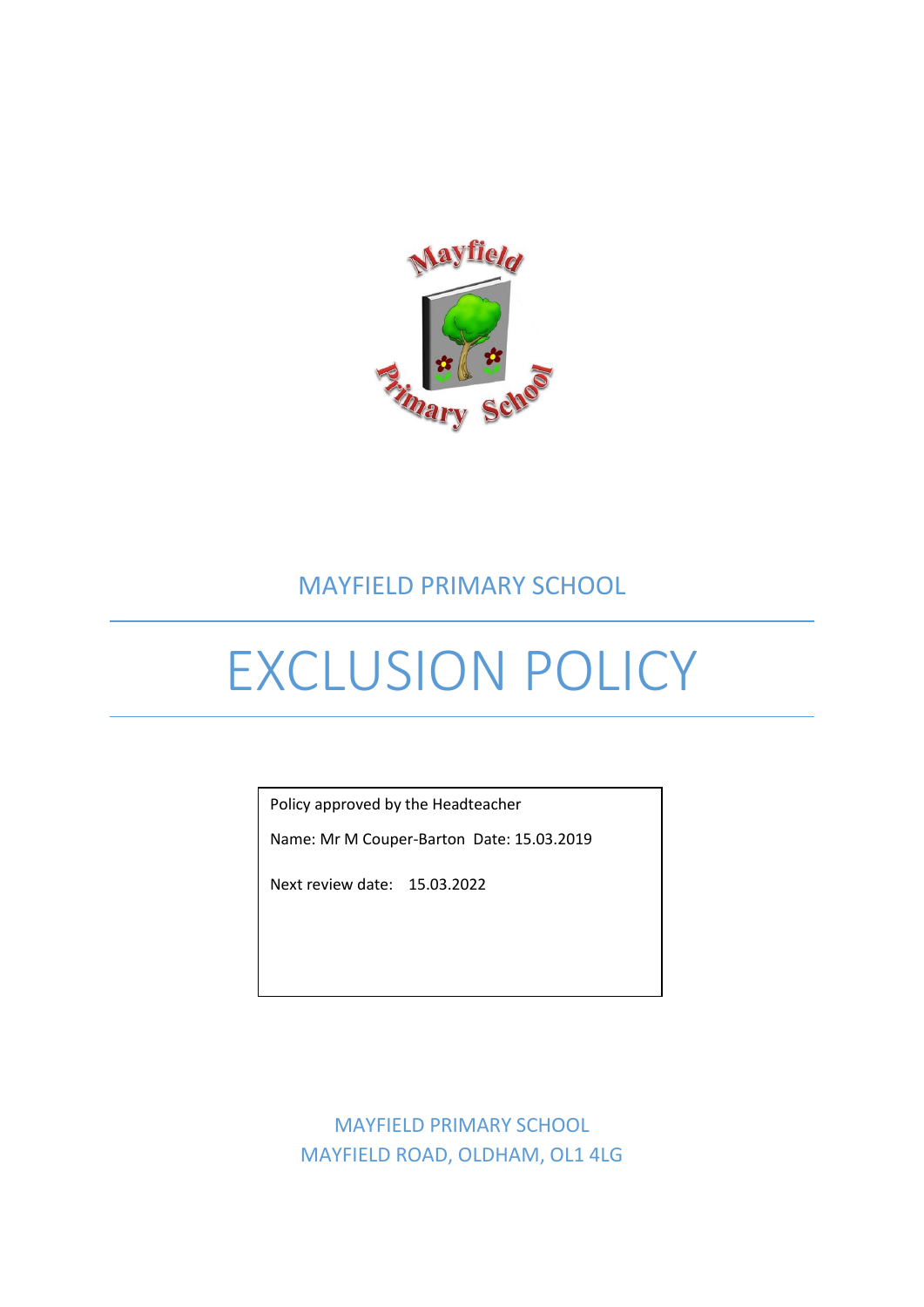#### **EXCLUSIONS**

The Local Committee has determined that pupil exclusion, in appropriate circumstances is a sanction that may be used in school to promote good behavior and discipline and secure a safe and orderly environment for pupils and staff.

The Local Committee follows the current DfE Guidance for disciplinary exclusion from school, which was published in June 2012. This states that:

Headteachers, Principals, governing bodies, Academy Trusts, LA's, independent review panel members and clerks, and SEN experts must by law have regard to this guidance when deciding:

- whether to exclude a pupil;
- whether to uphold an exclusion;
- whether to direct reinstatement;
- whether to recommend or direct that the governing body considers the exclusion again.

Exclusion should only be used as a last resort when a range of other strategies have been tried and exhausted. Most exclusions are the result of persistent breaches of the school's discipline policy. A permanent exclusion for a serious breach (e.g. a one-off or first offence) should only happen in the most serious of circumstances.

Maintained schools or academies have the power to direct a pupil off-site for education to improve his or her behavior. A pupil can also transfer to another school/academy as part of a 'managed move'. The latter requires the consent of the parent/carer.

Any decision of a school or academy in relation to exclusion must be made in line with the principles of the Human Rights Act – that it lawful, rational, reasonable, fair and proportionate.

#### **Any reference in this document to parent(s) includes all those with parental responsibility.**

## Exclusion from School

The procedures in the DfE Exclusion Guidance apply to all maintained schools, Academies, Free Schools, maintained nursery schools, Pupil referral Units and all registered pupils in them, whether below or above compulsory school age. They do not apply to independent schools, city technology colleges or sixth form colleges, which have separate exclusion procedures.

There are two types of exclusion:

#### 1. **Fixed period exclusion**

This is an exclusion for a fixed number of days during which the child must remain at home up to the first 5 days and receive full time education provision from the 6<sup>th</sup> day. A maximum of 45 days applies across each school year for any pupil, and work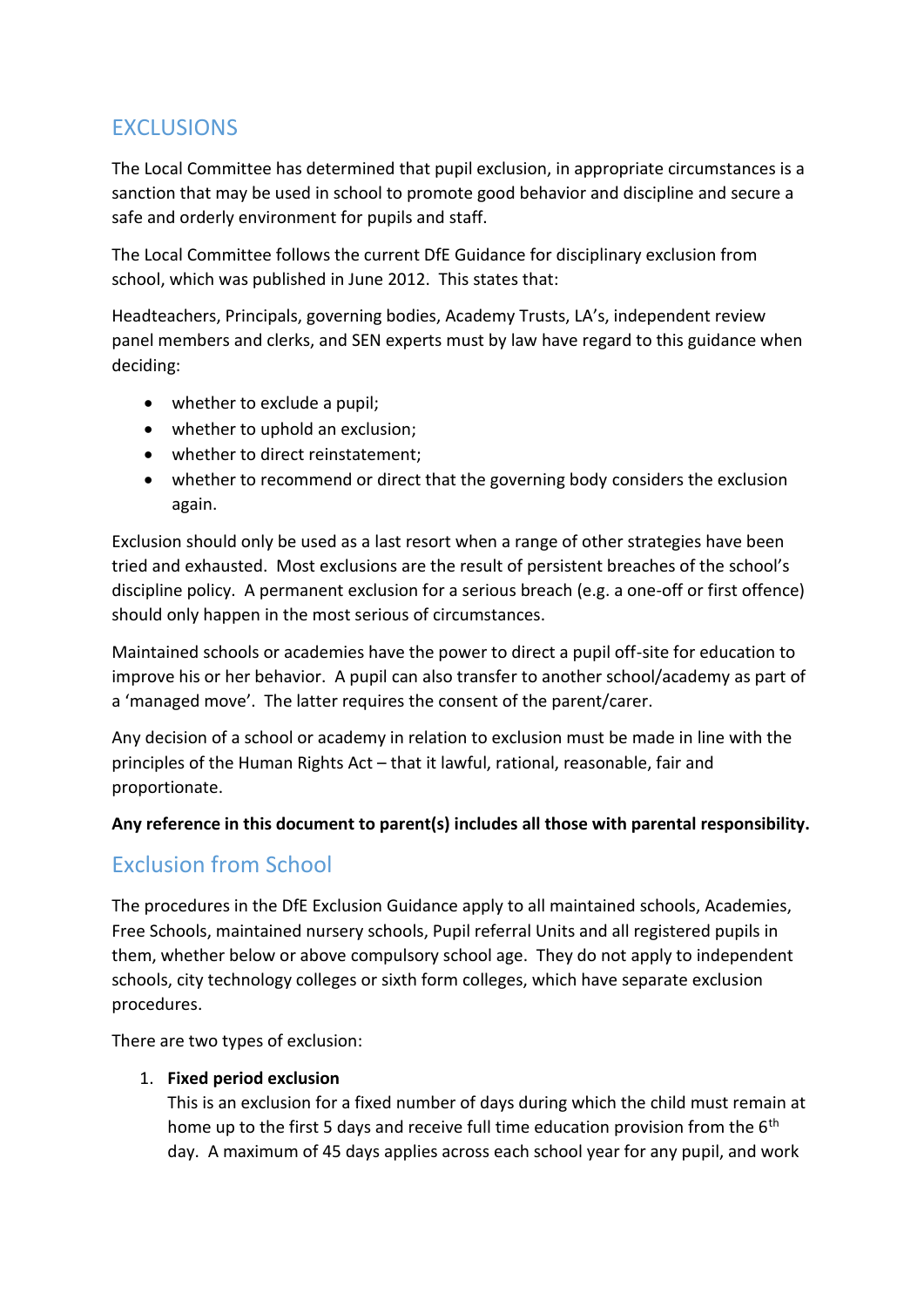should be set and marked in all cases by the school. A pupil is entitled to return to school once the period of exclusion has ended.

A pupil may be excluded during lunchtimes only for a fixed number of days. Each lunchtime exclusion is equivalent to half a day fixed period of exclusion. Arrangements should be made to provide lunch if the pupil is entitled to free school meals. If a parent refuses to co-operate with a properly given lunchtime exclusion by refusing to collect (or arrange to have collected) his or her child, the school must have due regard for the pupils safety in deciding what action to take.

#### **2. Permanent Exclusion**

This is where the Headteacher's intention is that the pupil should not be allowed to return to the school. The decision school only be taken:

- In response to a serious breach/persistent breaches of a school's discipline policy and;
- If allowing the pupil to remain in school would seriously harm the education or welfare of the pupil or others in the school.

In most cases, this will be after a wide range of alternative strategies have been tried without success, however, there will be exceptional circumstances where, in the Headteacher's judgement, it might be appropriate to permanently exclude a child for a serious breach (one-off or first offence). These might include serious actual or threatened violence, sexual abuse/assault, supplying an illegal drug or carrying an offensive weapon.

#### **3. Unofficial exclusions**

Formal exclusion is the only legal method of removal if a pupil is sent home for disciplinary reasons (including lunchtimes). ''Informal or unofficial exclusions are illegal'' regardless of whether they are done with the agreement of parents or carers.

## The Decision to Exclude

Only the Headteacher, (or, in their absence, the acting Headteacher, or teacher in charge) can exclude a pupil. The Headteacher may consult others, but not anyone who may later have a role in reviewing the Headteacher's decision.

Exclusion should not be imposed in the heat of the moment, unless there is an immediate threat to the safety of others in the school or the pupil concerned.

The decision on whether to exclude is for a Headteacher to take. Where practical, the Headteacher should ensure that a thorough investigation has been carried out and allow and encourage pupils to present their case before taking the decision to exclude. Establishing facts will be decided on the balance of probabilities.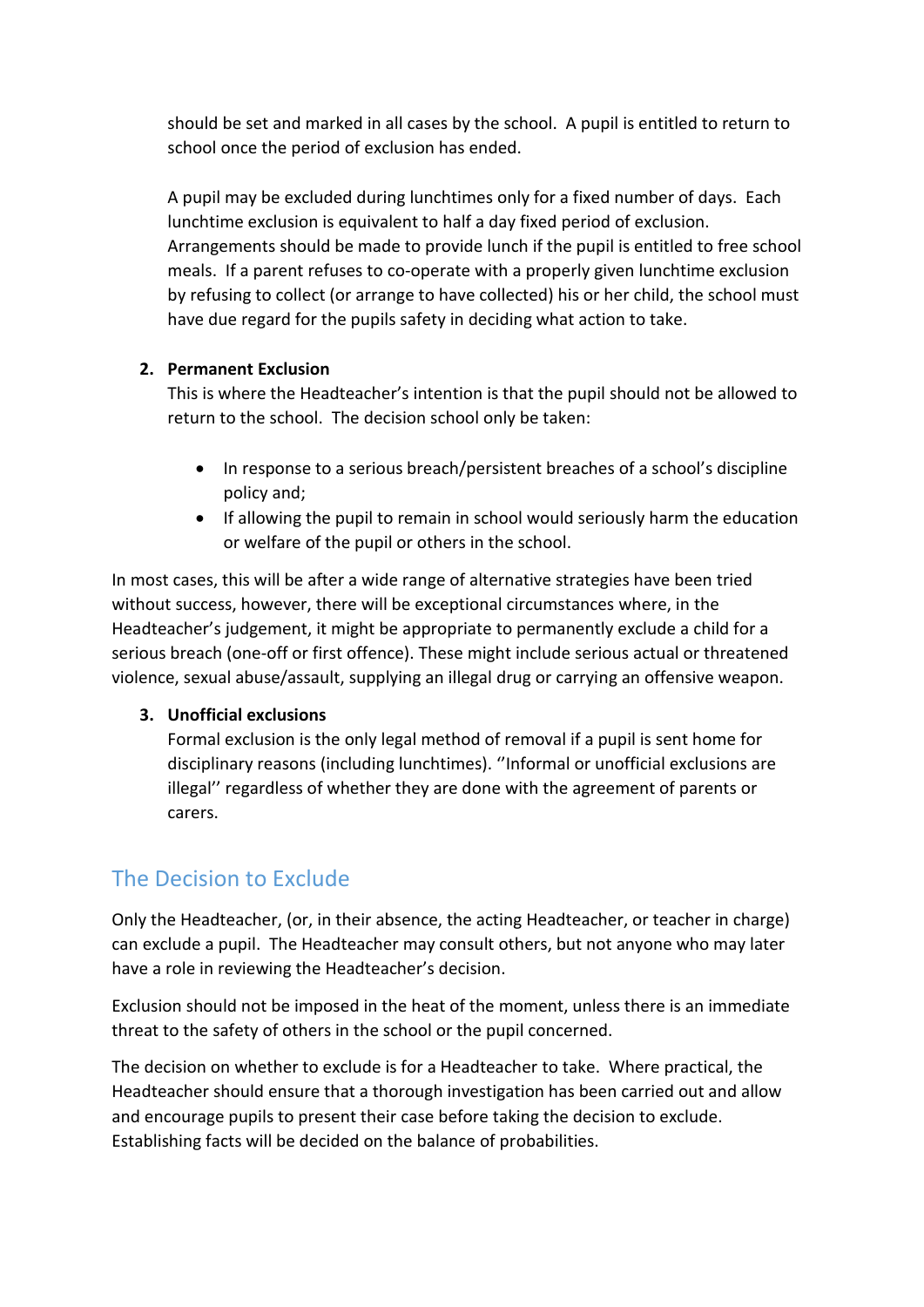Whilst an exclusion may still be an appropriate sanction, the Headteacher should take account of any contributing factors that are identified after an incident of poor behavior has occurred. For example, where it comes to light that a pupil has suffered bereavement, has mental health issues or has been subject to bullying or provocation.

Early intervention to address underlying causes of disruptive behavior should include an assessment of whether appropriate provision is in place to support any SEN or disability that a pupil may have. The Headteacher should also consider the use of multi-agency assessment (including Early Help) for pupils who demonstrate persistent disruptive behavior. Such assessments may pick up unidentified special educational needs but the scope of the assessment should go further, for example, by seeking to identify mental health or family problems.

#### Fixed Term or Permanent

**In many cases investigation may not be immediately possible if, for example the incident is complex and a number of witness statements are required.**

In this case, the Headteacher may issue a fixed term exclusion for a short period (a maximum of 5 days is advised);

- to allow an investigation o take place;
- to give opportunity for a reasoned decision.

In this case the letter informing parents of the fixed term exclusion should clearly state that the reason for the fixed term exclusion is **''to allow investigation into an incident which may result in permanent exclusion''.** The letter should not state that the fixed term exclusion is, in itself, punishment for the incident under investigation. Once the investigation is complete, a further letter should be sent containing one of the following;

- notification for the pupil to return to school;
- an extension to the fixed term exclusion:
- notification of a permanent exclusion.

In exceptional cases, usually where further evidence, not available at the time of the investigation, has come to light a fixed period exclusion may be extended or converted to a permanent exclusion, similarly, the Headteacher may choose to withdraw an exclusion in the light of new evidence.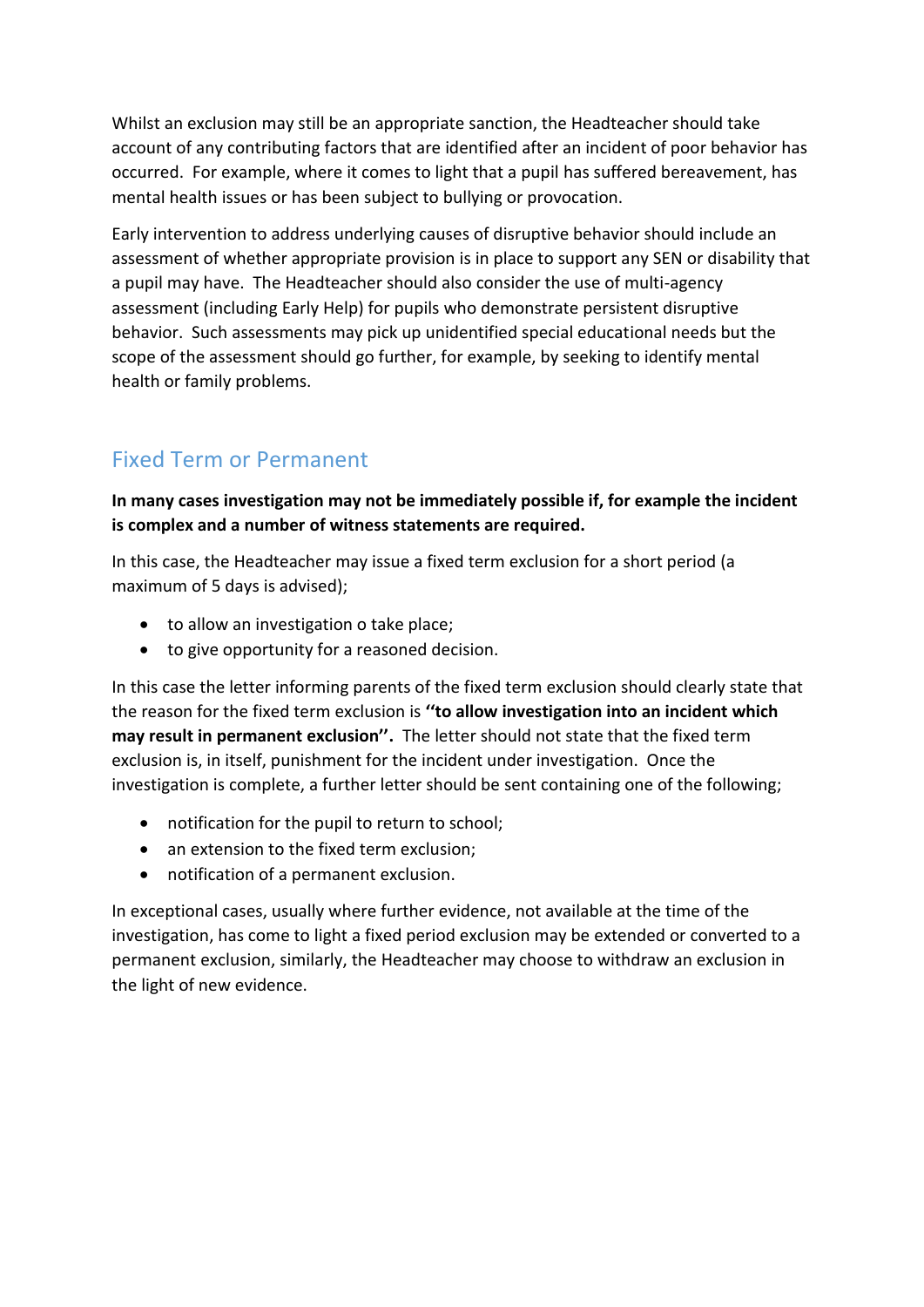# Pupils from Vulnerable Groups

#### Pupils with Special Educational Needs (SEN)

Schools and governing bodies have a statutory duty to do their best to ensure that the necessary provision is made for any pupil who has SEN and to avoid excluding permanently any pupil with an EHC Plan. Where a pupil has an EHC Plan and is at risk of exclusion, schools should request an early annual review or interim/emergency review.

#### Disabled Pupils

Schools have a legal duty under the Equality act 2010 not to discriminate against disabled pupils by excluding them from school because of their disability. This applies to permanent and fixed term exclusions.

#### Race Relations

The law places a general duty on all maintained schools to have due regard to the need to eliminate unlawful racial discrimination and promote equality of opportunity and good relations between people of different racial groups. The law also places a number of specific duties on schools, including duties to assess the impact of policies and to monitor the operation of policies on pupils, parents and staff from different racial groups.

## Looked After Children

Looked After Children are at risk of low attainment in school and exclusion. Schools should be especially sensitive to exclusion issues where Looked After Children are concerned. Schools should try every practicable means to avoid exclusion and should seek LA and other professional advice as appropriate.

#### Behaviour outside of School

There are situations where a pupil may be excluded for behaviour outside school. The Headteacher should seek advice in these instances.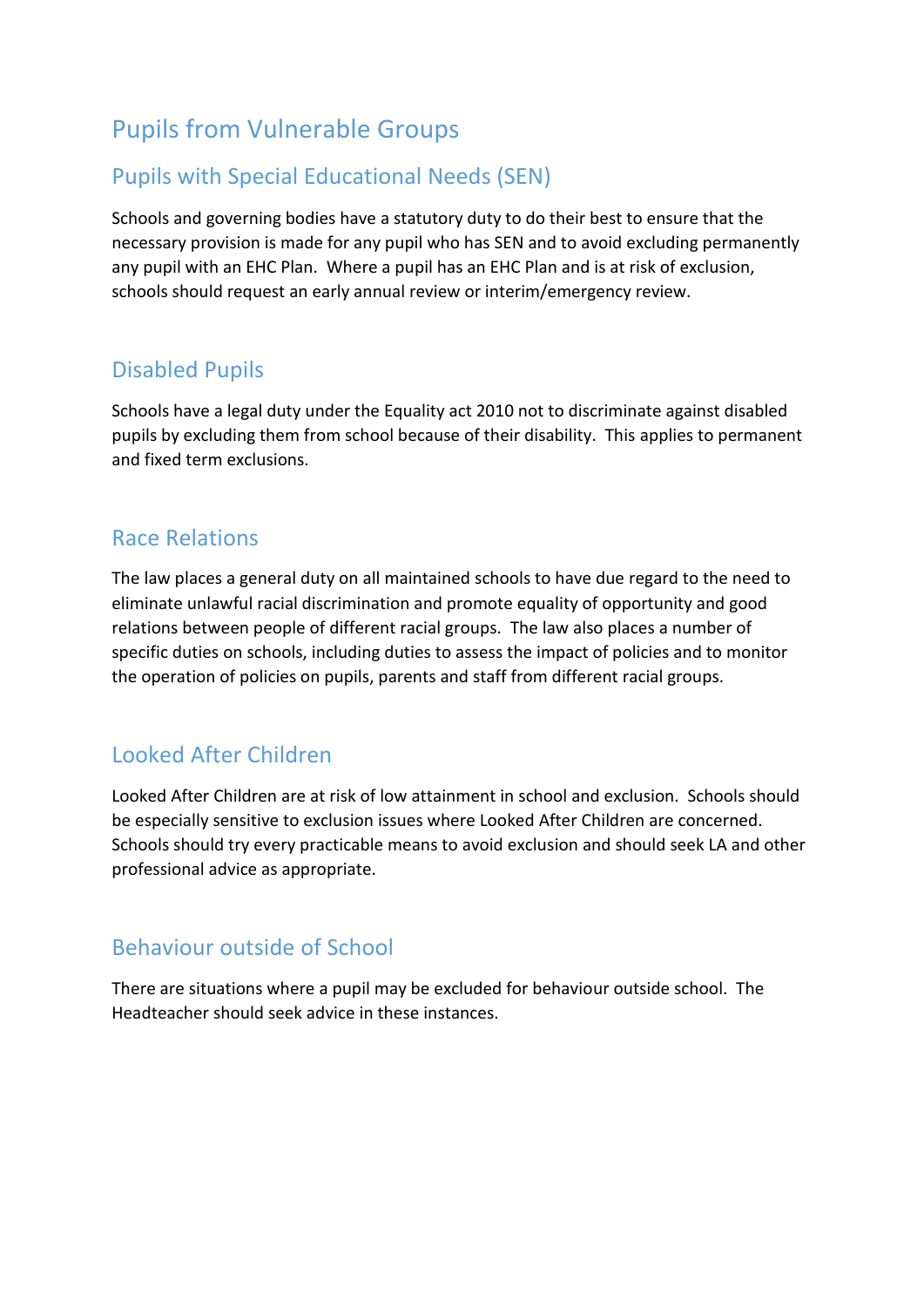#### Police involvement and Parallel Criminal Proceedings

The process of disciplinary exclusion from schools and criminal proceedings can and should run parallel, however decisions should not be postponed merely because the police investigation has not been concluded.

#### Responsibilities of the Headteacher

The Headteacher should follow the procedures set out in the DfE Exclusion Guidance, which has been designed to ensure fairness and openness in the handling of exclusions.

## Informing Parents

Once a decision to exclude has been reached, the parent must be notified without delay, ideally by telephone, followed up with a letter preferably within one school day.

#### Informing Governors and the LA

Without delay, preferably within one school day, the Headteacher must inform the Local Committee and LA of;

- all permanent exclusions (if the pupil resides in another authority, the home LA should also be informed);
- exclusions that would take the termly total to more than five days;
- exclusions that would result in the pupil missing a public examination.

All other exclusions should be notified termly. The schools must keep a record of all exclusions for reporting to the DfE Census.

#### Registers

Pupils should be marked as Code 'E' during a period of exclusion. Other codes may be used if alternative provision has been made.

Pupils who have been permanently excluded should not be deleted from the school roll until the independent review panel process is completed, or the deadline for review is reached.

## Education provision for excluded pupils

The school's obligation to provide education continues while the pupil is on roll. In all cases of exclusion work should be set from day one and marked.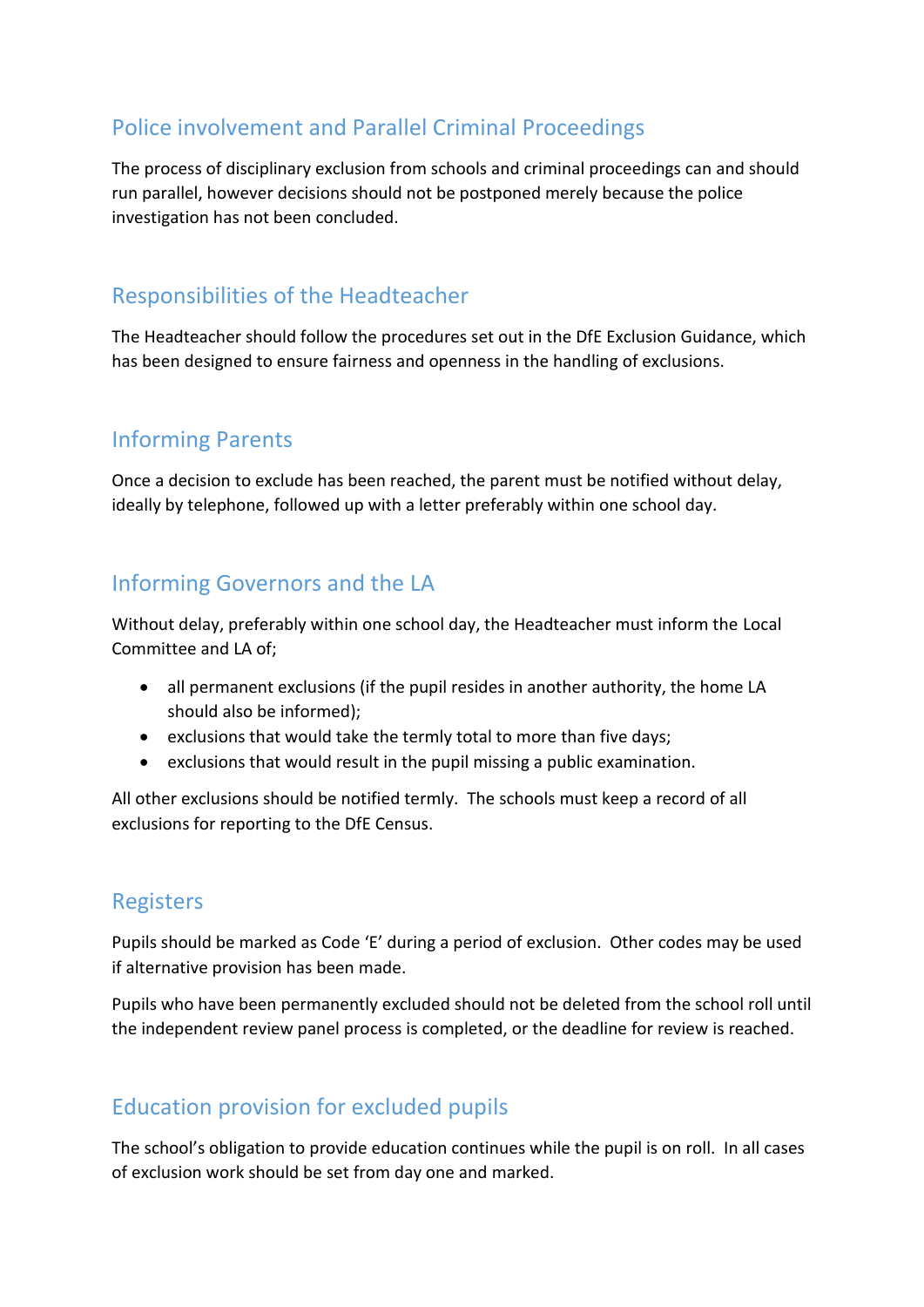**Where a pupil is given a fixed period of exclusion of six school days or longer, the school must provide full time educational provision from and including the sixth day of exclusion. This should be day one where possible for pupils with SEN sand Looked After Children.**

**During the initial period of up to five school days, the parents are solely responsible for the child and must ensure that he/she is not present in a public place during normal school hours without reasonable justification.**

**From the sixth day or a permanent exclusion, the home LA is statutorily responsible for ensuring that suitable full time education is provided. The school must ensure that the LA is notified on day one of any permanent exclusion.**

#### Local Committee Meetings

If a meeting is to be held, the Headteacher should prepare all supporting papers for the exclusion and pass them to the Clerk for circulation to all parties at least five days in advance of the meeting.

#### Reintegration interviews

It is school policy that parents are expected to attend with the excluded pupil for a reintegration interview.

The Local Committee must, by law, review certain exclusions and must consider any representations about an exclusion made by the parents of the excluded pupil. The Local Committee has delegated this function, in respect of exclusions, to a committee consisting of at least three governors – The Discipline Committee.

The Local Committee's role is to review exclusions imposed by the Headteacher. The Local Committee can uphold an exclusion, or direct reinstatement immediately or by a particular date. A period of fixed term exclusion cannot be extended or be substituted with a permanent exclusion.

The Discipline Committee, which meets to consider any exclusion must be made up of at least three governors, none of whom have any connection with the pupil or incident that would affect their ability to act impartially. The Chair has the casting vote in all cases where an even number of governors are considering the case.

The governors should appoint a Clerk to the Discipline Committee to handle the administrative arrangements.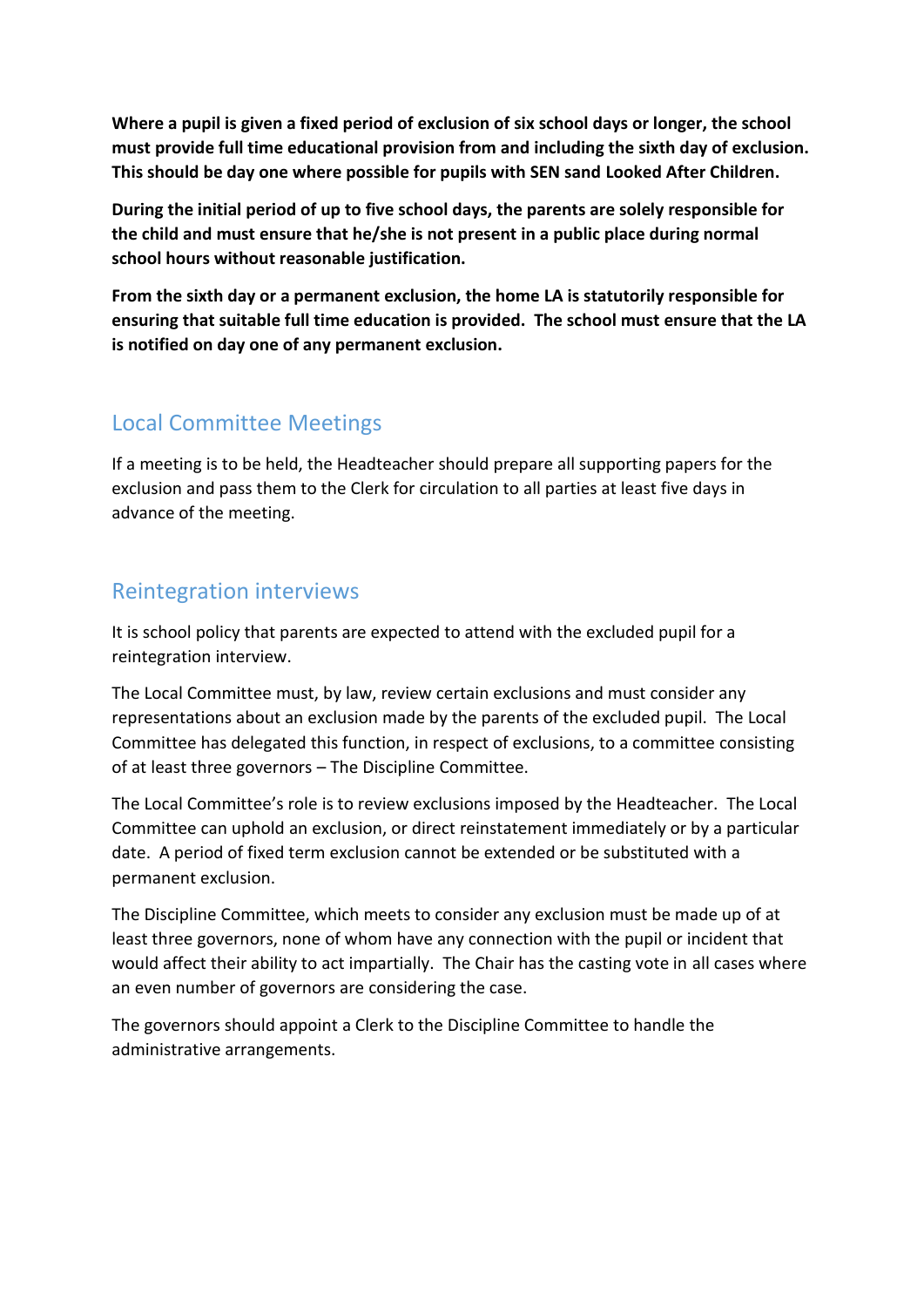#### When a meeting should take place

The Discipline Committee of the Local Committee has a duty to meet within 15 days and consider each exclusion if;

- the exclusion is permanent;
- it is a fixed period of exclusion which would bring the pupil's number of school days of exclusion to more than 15 in a term; or
- it would result in a pupil missing a public examination or national curriculum test\*.

\*The Local committee should make all efforts to hold the meeting before the exam/test, but if this is not possible the Chair of Governors can consider the exclusion independently and decide whether or not to reinstate the pupil. Parents still have the right to make representations.

If requested to do so by the parents, the Local committee must meet and consider the reinstatement of an excluded pupil within 50 school days of receiving notice of the exclusion if a pupil would be excluded from school for more than 5 school days, but not more than 15 in a single term.

In the case of one or more fixed term exclusions totaling 5 days or less in a school term , the Disciplinary Committee must consider any written representations from the parent. They cannot direct reinstatement in this case.

In all exclusion cases, the Local Committee will comply with the statutory time limits, but are not relieved of their obligation to carry out the relevant duty if they fail to do so. Accordingly, their decision will not be invalid simply on the grounds that it was made out of time.

## Prior to the meeting

The Local Committee will invite the parents, and Headteacher to the meeting, at a time and place convenient to all parties. The parent can be accompanied by a friend or legal representative at their request.

A parent may invite an LA Representative to attend the meeting as an observer but representations can only be made by the LA with the consent of the Academy's Local Committee.

The pupil is also entitled to attend the meeting, and should be encouraged to participate, taking into account their age and understanding.

#### **The Discipline Committee will consider:**

- any representations made by the parent, pupil and the LA;
- whether the Headteacher has complied with the exclusion procedure and has had regard to the DfE's Guidance on Exclusion;
- on the balance of probabilities, has the pupil done what they are accused of;